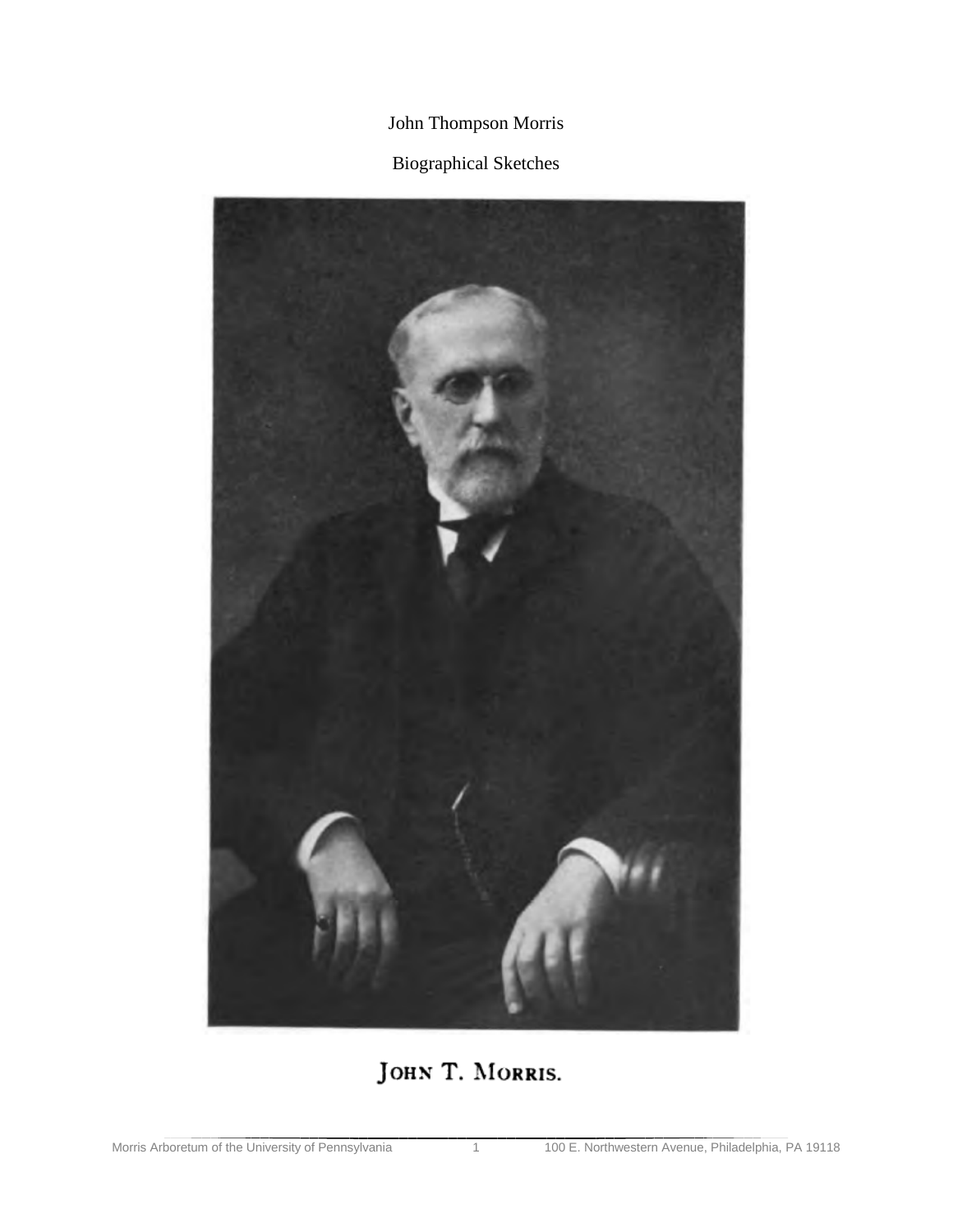## JOHN THOMPSON MORRIS

Born July 12, 1748 and died August 15, 1915

John Thompson Morris was the son of Isaac Paschall Morris and Rebecca Thompson Morris of Philadelphia. He was educated at Haverford College. He became a member of the firm of I. P. Morris & Co., (of which his father was the head,) builders of steam engines, boilers and machinery. His father died in 1869 and when in 1876 the firm was incorporated as the I. P. Morris Company, John T. Morris became its president and continued in that position until its absorption by the Cramp Shipbuilding Company in 1891.

He was elected a member of the Board of Directors of the Philadelphia Contributionship for the Insurance of Houses from Loss by Fire on December 18, 1895, and was elected Chairman of the Board on September 25, 1905. He was a member of the Board of Managers of the Philadelphia Saving Fund Society, a Vice-President of the Fairmount Park Art Association, a Trustee of the Pennsylvania Museum and School of Industrial Art, a member of the Finance Committee of the American Philosophical Society, a life member and counsellor of the Historical Society of Pennsylvania, a life member of the City Park Association, one of the Overseers of the William Penn Charter School, President of the Board of Trustees of the Franklin Institute, Chairman of the Committee on Wissahickon Park Extension, for a time a member of the Board of Managers of Haverford College and a member of the Union League of Philadelphia.

After his retirement from business he devoted his time and thought to these institutions and gave liberally of his means to those that needed financial aid.

Mr. Morris was elected a member of The Numismatic and Antiquarian Society of Philadlephia December 4, 1891, and its Vice-President in 1897. Having been elected to the Presidency December 7, 1899, he served in that office until December 1, 1904, when, declining re-election, he was again elected a Vice-President occupying that position until the time of his death.

His interest in this Society was pronounced. He was equally attached to its numismatic development as well as to its archeological research. His comment on ancient and modern coinage was of distinct value to the discussions.

His kindly nature endeared him to his friends and he will be missed greatly by all who had the good fortune either to know or to be associated with him.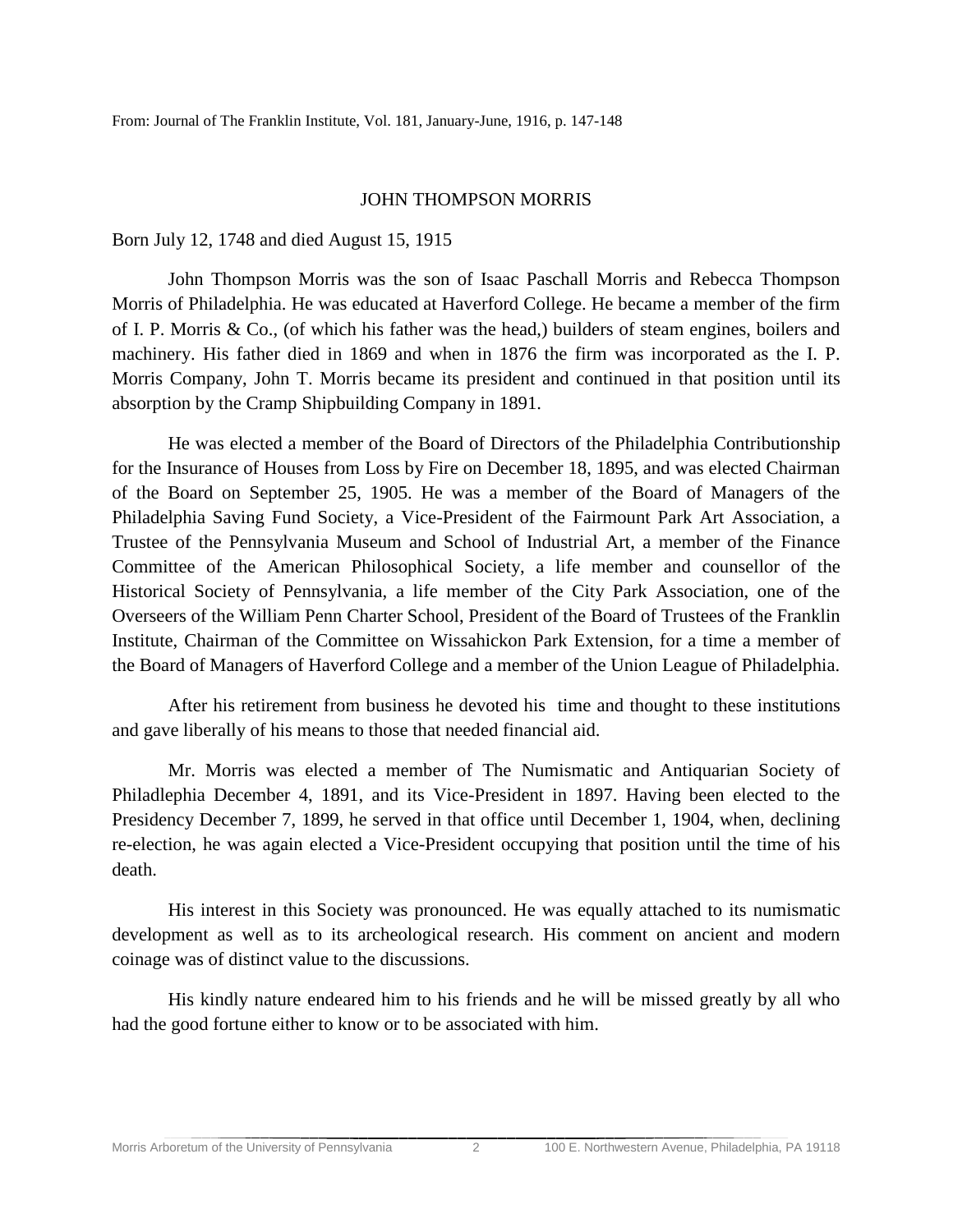From: Fairmount Park Art Association, Publication No. 52, p. 24.

Resolution adopted at a meeting of the Board, November 12, 1915:

Resolved, That the Board of Trustees of the Fairmount Park Art Association desires to record its profound regret at the death, on August 15, 1915, of John T. Morris,

One of the foremost citizens of Philadelphia, and always active in promoting the interests of his native city, Mr. Morris became a member of this Association at the time of its incorporation, in 1872. He was elected to the Board of Trustees in 1884 and Vice-President in 1909. As chairman of important committees, especially of that on Works of Art, under whose immediate supervision all the works of art presented to the city, by or through, this Association, have been erected, he was always as efficient in his methods as he was untiring in energy and devotion. To the financial interests of the Association he gave unlimited time and attention, and it is to his good judgment and conscientious service that the present excellent condition of its finances is largely due.

His benefactions were many, but unostentatious; a marked trait in his disposition being his desire to recognize good actions and to encourage good work, in men still living—a very proper stimulus toward the improvement of humanity, and it may truly be said that he was a noble example of Philadelphia citizenship of the highest type.

From: Pennsylvania Magazine of History and Biography, vol. 39, issue 4, October 1915, p. 478-479

In the decease of John Thompson Morris, The Historical Society of Pennsylvania has sustained a loss of more than passing moment. It is with a deep sorrow that this Council of the Historical Society makes record of that loss, to set forth in some measure the high regard in which Mr. Morris was held by the Council and the Membership of the Society.

Mr. Morris became a member of The Historical Society of Pennsylvania February 17, 1879. He was elected to membership in this Council February 27, 1905, and served therein until his death. By birthright and inheritance, as well as personal inclination and ability, he was peculiarly fitted for the work which here fell to his hand. Born in Philadelphia and spending the years of his activity, as well as those of his leisure in this city, he was well versed in the genesis and development of the Commonwealth of Pennsylvania and the growth of the city of his birth and residence. Whatever threw new light upon the past of enlarged the present or promised provision for possibilities of future growth was always of absorbing interest to him. He was continually holding the best of the past, while seeing better things for the future. He was a wise man, of very marked modesty, who, with all his wisdom, had understanding in a large measure.